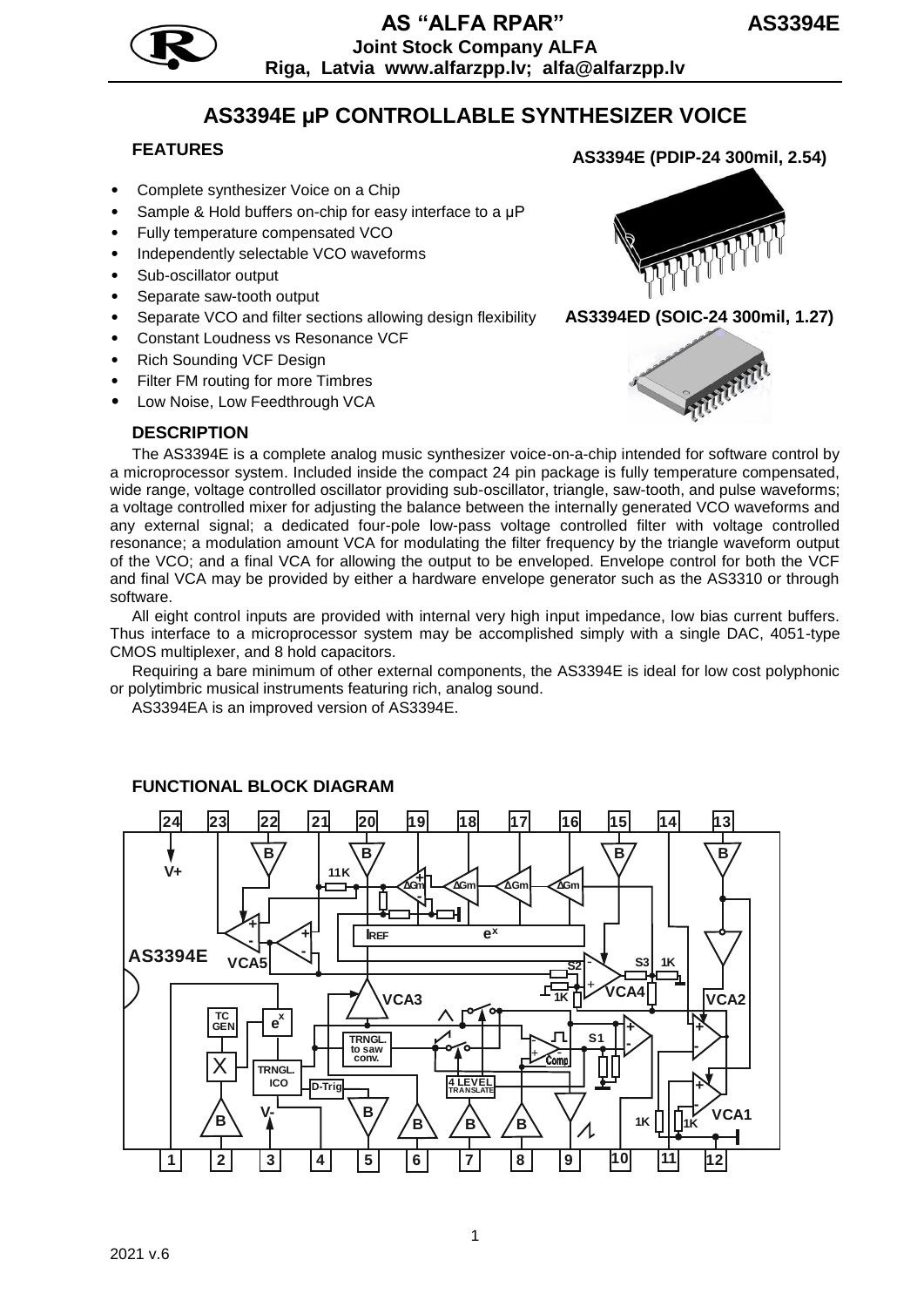

## **AS "АLFA RPAR" AS3394E Joint Stock Company ALFA Riga, Latvia www.alfarzpp.lv; alfa@alfarzpp.lv**

#### **Pin Information**

| Pin<br>No | <b>Pin Name</b> | <b>Description</b>             | Pin<br>Nº. | <b>Pin Name</b>  | <b>Description</b>      |
|-----------|-----------------|--------------------------------|------------|------------------|-------------------------|
|           | <b>Iref</b>     | Reference Current              | 13         | Mix Bal          | Mixer Balance CV        |
| 2         | VCO CF          | VCO Input CF                   | 14         | VCA <sub>2</sub> | VCA2 Input 2            |
| 3         | -Vee            | <b>Negative Supply Voltage</b> | 15         | Filt Res         | Filter Resonance CV     |
| 4         | Ct              | Timing capacitor               | 16         | C <sub>1</sub>   | Filter capacitor 1      |
| 5         | D-Trig Out      | D-Trigger Output               | 17         | C <sub>2</sub>   | Filter capacitor 2      |
| 6         | Mod Amt         | Filter VCA3 modulation control | 18         | C <sub>3</sub>   | Filter capacitor 3      |
| 7         | Wave Sel        | Wave Select CV Input           | 19         | C <sub>4</sub>   | Filter capacitor 4      |
| 8         | PWM CV          | PWM CV                         | 20         | VCF_CV           | Filter control voltage  |
| 9         | Sawtooth Out    | Sawtooth Output                | 21         | Cs.              | Servo-capacitor         |
| 10        | Wave Out        | <b>Wave Output</b>             | 22         | VCA5_CV          | VCA5 gain CV            |
| 11        | VCA1            | VCA1 Input 1                   | 23         | VCA5 Out         | <b>VCA5 Output</b>      |
| 12        | <b>GND</b>      | Ground                         | 24         | $+$ Vcc          | Positive Supply Voltage |

| Pin No | <b>Description</b>  | <b>Operating Range voltage</b> | <b>Maximum Ratings voltage</b> |
|--------|---------------------|--------------------------------|--------------------------------|
|        |                     | on control inputs,*)V          | on control inputs,*)V          |
|        | VCO Input CF        | $-4+4$                         | $-4,5+4,5$                     |
| 6      | Mod Amt CV          | $0+4$                          | $-1$ $+5$                      |
|        | Wave Select CV      | $-2+4$                         | $-4+5$                         |
|        | PWM Input CV        | $0+2,2$                        | $-1$ $+5$                      |
| 13     | Mixer Balance CV    | $-2+2$                         | $-3+5$                         |
| 15     | Filter Resonance CV | 02,5                           | $-1$ $+5$                      |
| 20     | VCF CV              | $-3+4$                         | $-4+5$                         |
| 22     | Final VCA Gain CV   | $0+4,3$                        | $-1$ $+5$                      |

\*) voltage on control inputs must never exceed positive supply level.

## **Electrical Characteristics**

| <b>PARAMETER</b>                                      |         | <b>TYPICAL</b> | <b>MAX</b> | <b>UNITS</b> |
|-------------------------------------------------------|---------|----------------|------------|--------------|
| <b>VCO Specifications</b>                             |         |                |            |              |
| <b>Frequency Range</b>                                | 12Hz    | $\blacksquare$ | 20KHz      |              |
| CV Input Range                                        | $-4.0$  | ٠              | $+4.0$     | Volts        |
| <b>CV Scale Factor</b>                                | $-0,65$ | $-0,75$        | $-0,85$    | V/Octave     |
| Exponential Error (in 5 Octaves) AS3394               |         |                | 0,5        | $\%$         |
| - AS3394*<br>1)                                       |         |                | 0,25       | %            |
| Exponential Error (in 6 Octaves) AS3394A              |         |                | 0,25       | %            |
| - AS3394A*<br>1)                                      |         |                | 0,3        | $\%$         |
| <b>Temperature Coefficient</b>                        | $-500$  | $\Omega$       | 500        | ppm          |
| Reference Voltage (pin 1-3)                           | 1,1     | 1,2            | 1,3        | $\vee$       |
| <b>CV Input Current</b>                               |         | 0,3            | 3          | nA           |
| Frequency at CVin = 0.0V                              | 330     | 500            | 750        | Hz           |
| Sub-oscillator output (D-Trigger $R_L = 10k\Omega$ ): |         |                |            |              |
| Maximum voltage output                                | 1,8     | 2,0            | 2,2        | $\vee$       |
| Minimum voltage output                                | $-2,2$  | $-2,0$         | $-1,8$     | $\vee$       |
| Saw-tooth output :                                    |         |                |            |              |
| Maximum current output                                | 40      | 50             | 60         | μA           |
| Minimum current output                                | $-40$   | $-50$          | $-60$      | μA           |
| <b>WAVE OUTPUT</b>                                    |         |                |            |              |
| Maximum current output                                | 70      | 80             | 90         | μA           |
| Minimum current output                                | -70     | $-80$          | -90        | μA           |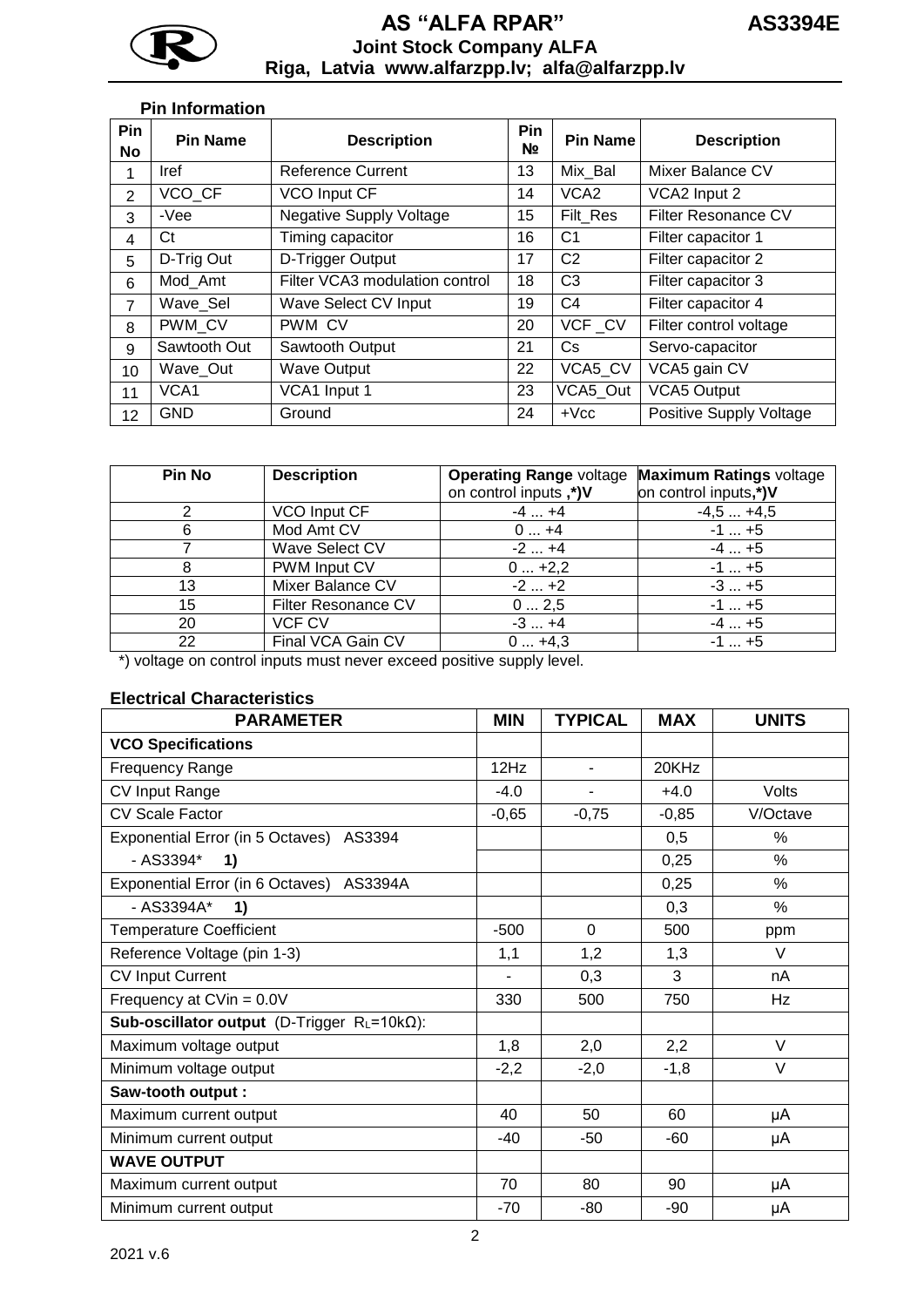

## **AS "АLFA RPAR" AS3394E Joint Stock Company ALFA Riga, Latvia www.alfarzpp.lv; alfa@alfarzpp.lv**

| <b>WAVE SHAPER</b>                                                 |                          |                          |                          |             |
|--------------------------------------------------------------------|--------------------------|--------------------------|--------------------------|-------------|
| Waveform Select Thresholds (Fig.1):                                |                          |                          |                          |             |
| Pulse / Triangle                                                   | $-0,45$                  | $-0,3$                   | $-0,15$                  | $\vee$      |
| Triangle / (Triangle + Sawtooth)<br>$\blacksquare$                 | 0,95                     | 1,25                     | 1,55                     | $\vee$      |
| Triangle + Sawtooth) /<br>Sawtooth<br>$\qquad \qquad \blacksquare$ | 2,2                      | 2,7                      | 3,2                      | $\vee$      |
| <b>PWM</b>                                                         |                          |                          |                          |             |
| <b>PWM Input Current</b>                                           | $\overline{\phantom{a}}$ | 0,5                      | 5,0                      | nA          |
| Pulsewidth CV for 0% Pulse                                         | $\Omega$                 | $\blacksquare$           | 0,2                      | $\vee$      |
| Pulsewidth for 100% Pulse                                          | 1,9                      | $\blacksquare$           | 2,2                      | $\vee$      |
| <b>FILTER MODULATOR</b>                                            |                          |                          |                          |             |
| <b>Max Modulation Depth</b>                                        | 0,01X                    | $\blacksquare$           | 2X                       | Freq.       |
| CV for 0% Modulation                                               | $-0,3$                   | $\blacksquare$           | 0,1                      | $\vee$      |
| CV for Max Modulation                                              | 3                        | $\overline{\phantom{a}}$ | $\overline{4}$           | $\vee$      |
| <b>CV Input Current</b>                                            | $\overline{\phantom{a}}$ | $-0,5$                   | $-5$                     | nA          |
| <b>FILTER INPUT MIXER</b>                                          |                          |                          |                          |             |
| External Input Level (VCA1, VCA2)                                  | $\overline{\phantom{a}}$ | ±40                      | $\blacksquare$           | mV @ 5% THD |
| <b>External Input to Output Gain</b>                               | 3,6                      | 4,5                      | 5,6                      | mmho        |
| <b>CV Input Current</b>                                            | $\blacksquare$           | $-0,3$                   | $-3$                     | nA          |
| <b>External Input Bias Current</b>                                 |                          | $-0,3$                   | $-0,7$                   | μA          |
| CV Feedthrough                                                     | $-30$                    | $\mathbf 0$              | 30                       | μA          |
| <b>4-POLE LOW-PASS FILTER</b>                                      |                          |                          |                          |             |
| CV Input Range                                                     | $-3$                     |                          | $+4$                     | $\vee$      |
| <b>CV Scale Factor</b>                                             | $-0.33$                  | $-0.38$                  | $-0.43$                  | V/Octave    |
| Frequency $\textcircled{c}$ CV = 0.0V                              | 900                      | 1300                     | 1800                     | Hz          |
| Frequency CV Input Current                                         |                          | $-0,3$                   | $-3$                     | nA          |
| Resonance CV : No Resonance                                        | 0                        | $\blacksquare$           | 0,3                      | V           |
| Resonance CV: Oscillation                                          | $\overline{2}$           | 2,5                      | 3                        | $\vee$      |
| <b>FINAL VCA</b>                                                   |                          |                          |                          |             |
| Attenuation at $CV = 0$                                            | 80                       | 90                       | $\overline{\phantom{0}}$ | dB          |
| CV for Maximum Output                                              | 3,8                      | 4                        | 4,3                      | V           |
| CV Scale Factor (20-100dB) 4)                                      |                          | 20                       |                          | dB/V        |
| <b>Triangle Wave Output Level</b>                                  | 190                      | 250                      | 325                      | µA pp       |
| Triangle + Sawtooth Output                                         | 255                      | 330                      | 430                      | µA pp       |
| Sawtooth Output Level                                              | 150                      | 200                      | 260                      | µA pp       |
| Square Wave Output Level                                           | 120                      | 160                      | 210                      | µA pp       |
| All Waves On Output Level                                          | 300                      | 400                      | 520                      | µA pp       |
| CV Feedthrough                                                     | $\overline{\phantom{0}}$ | ±0,3                     | ±3                       | μA          |
| <b>CV Input Current</b>                                            | $\overline{\phantom{0}}$ | 0,3                      | 3                        | nA          |
| <b>POWER SUPPLIES</b>                                              |                          |                          |                          |             |
| Positive Supply Range                                              | $+4,75$                  | $\overline{\phantom{a}}$ | $+8$                     | $\vee$      |
| Negative Supply Range                                              | $-4,75$                  | $\blacksquare$           | $-16$                    | V           |
| <b>Positive Supply Current</b>                                     | 13                       | 16                       | 21                       | mA          |
| <b>Negative Supply Current</b>                                     | $-13$                    | $-16$                    | $-21$                    | mA          |

1. Most of error occurs at frequency extremes. Typical value is at mid-range

2. When switching from the no waveforms condition.

3. Filter frequency C.V. = 0V.

<sup>4.</sup> This scale holds from max attenuation to approximately 20 dB of attenuation. Thereafter, scale is approximately linear.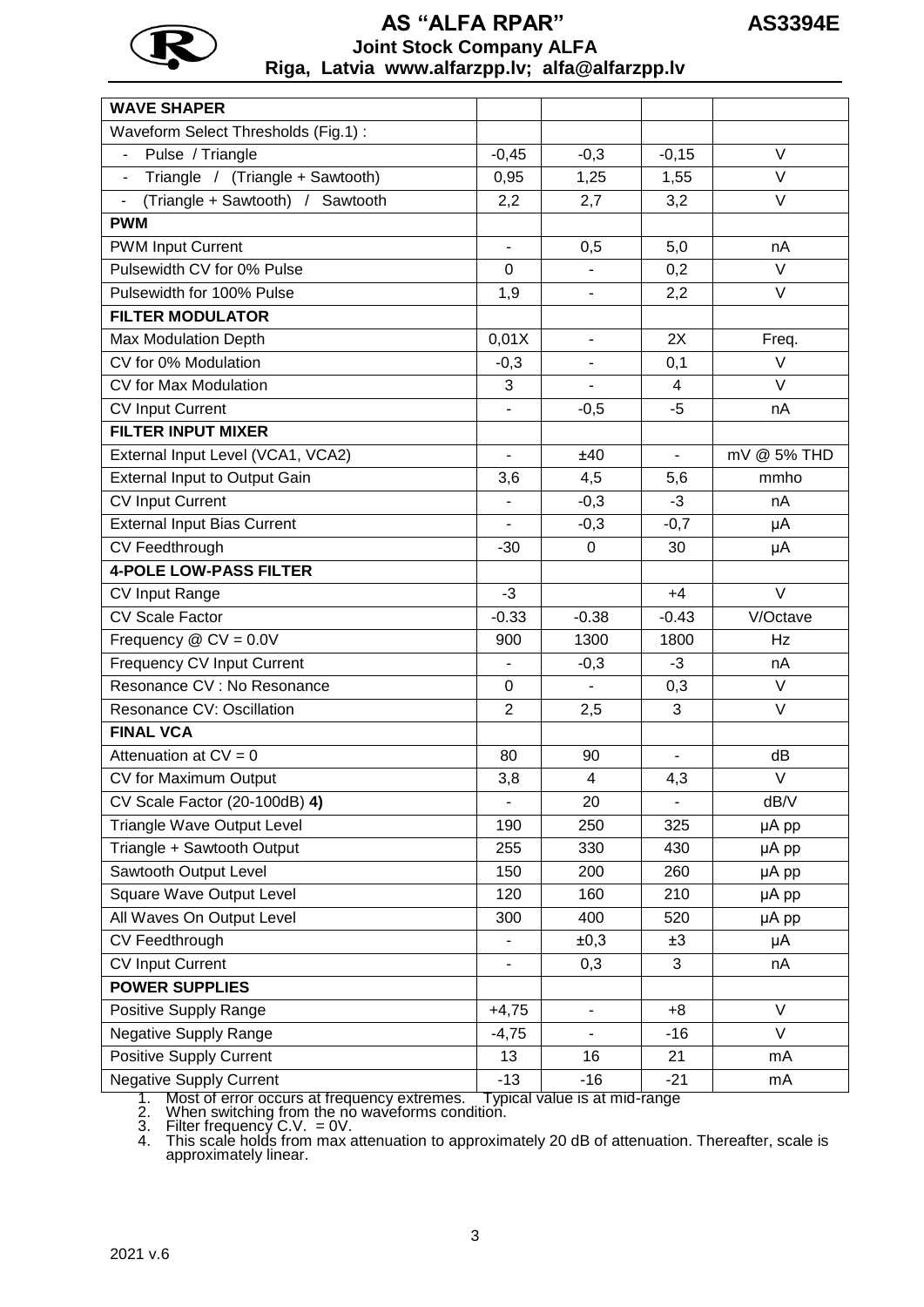

Fig.2 Wave select control voltages and thresholds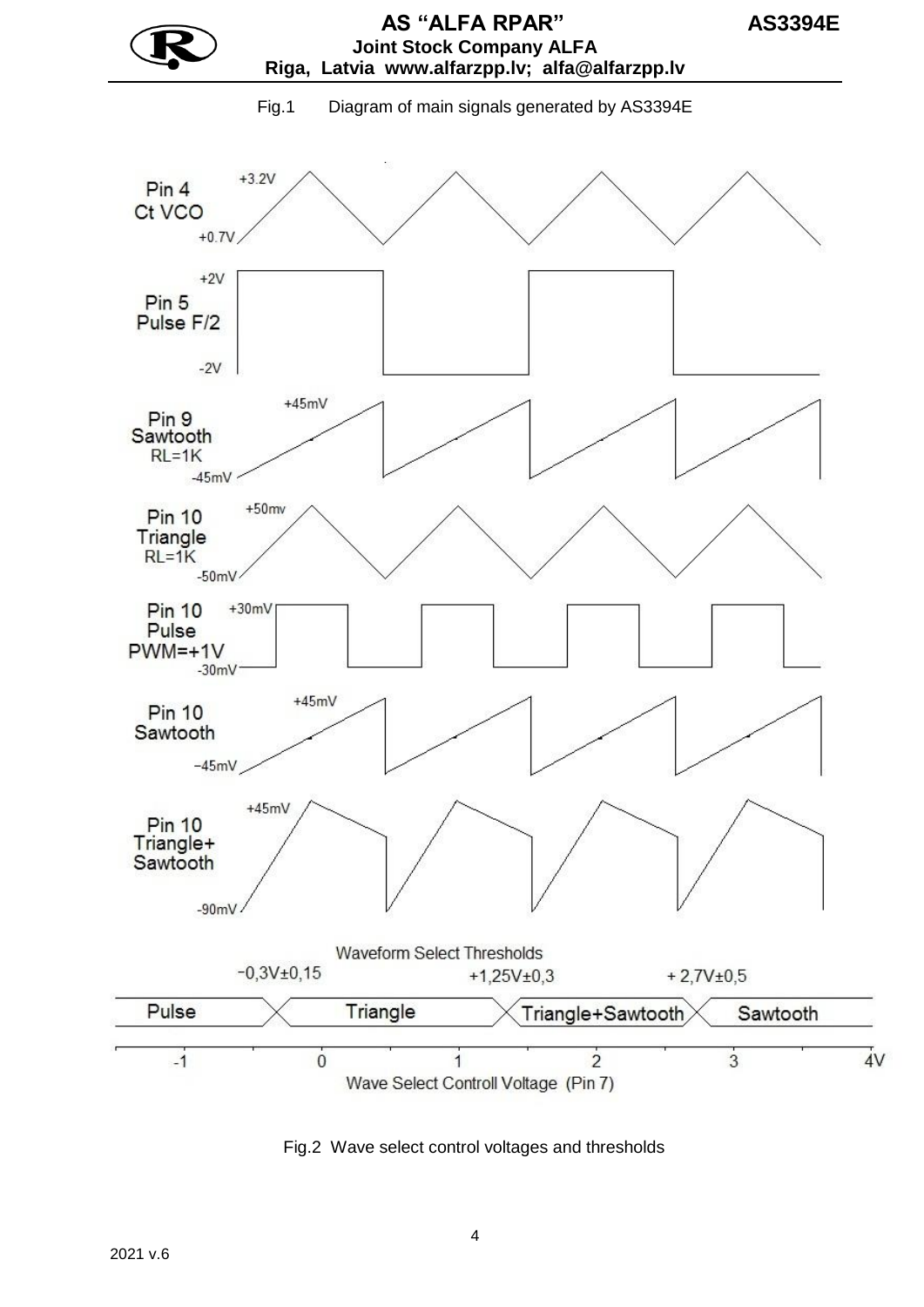

#### **APPLICATION HINTS**

#### **POWER SUPPLY**

The AS3394E was designed to operate from +5V and -6.5V supplies. The non-standard negative supply was necessary not to compromise the VCO frequency resolution, which ranges from -4 to +4 volts, in favor of a -5V supply (this is because there needs to be 4 diode drops for the current mirrors). Any one of the readily available 3-terminal regulators may be used to supply the -6.5V negative supply. Since the stability and jitter of the VCO are directly affected by noise on the positive supply, a supply as stable and clean as possible should be use *(not the +5Vdigital supply)* Maximum supply allowable across the device is 25 volts.

#### **VCO**

The control scale of the VCO is temperature compensated with an internal +3300ppm tempco generator and multiplier. Thus, as chip temperature changes, the control voltage applied to the exponential generator changes proportional to temperature, effectively canceling the -3300ppm tempco of the control scale.

The resistor Rt from Pin 1 to the negative supply sets up an internal reference current for the exponential voltage-to-current converter. Its value and that of timing capacitor Ct determine the nominal initial frequency of the VCO at zero CV applied. The equation is:

Fout =  $(Vref)/(Vcc \times Rt \times Ct)$ 

where Vref is the voltage across pins 1 and 3, nominally 1,2 volts. The other consideration is the current range of the V to I converter, which is optimized for a range of 300nA to 80µA. Using 80µA as an upper limit, the timing capacitor is chosen by:

 $Ct = (80<sub>u</sub>A)/(Fmax1 x Vcc)$ 

where Fmax1 is the maximum frequency at the best accuracy (80µA).

In a typical application, suppose the best accuracy is in the range of 32Hz to 8KHz. Thus Fmax1 is 8KHz, and Ct is calculated to be 2nF. The middle of this range is 500Hz which is set to Fout. Therefore Rt calculates to 240K. Note that since the VCO input range is -4 to +4 volts with a scale factor of 0,75 V/Octave, the VCO will sweep from 12Hz to 20KHz.

A -5V negative supply can be used if the sweep range is reduced. In this case,  $Ct = 4nF$  and Rt = 65K. Since the VCO was designed to be software adjusted, a simple multiplier was used with slight nonlinearity at its two extremes. Therefore, for best results, it is recommended that the scale factor and scale linearity be auto-corrected through software means.

Output Saw-tooth Out (pin 9) - saw-tooth signal with an internal VCO frequency span of  $\pm$  50 µA. This output can be loaded on a 1 kΩ resistor and the saw-tooth signal can be fed directly to the Ext In1 or Ext In2 inputs, as well as used for other purposes. The maximum signal voltage at this output should not exceed ± 200 mV.

Output of a Sub-Oscillator (pin 5) - rectangular pulses with the frequency of the internal oscillator VCO divided by 2 (square wave one octave below the fundamental frequency). The output voltage swing is  $\pm 2$ V; this output can be loaded onto a resistor with a resistance of at least 10 kΩ. This signal can also be mixed with other used signals.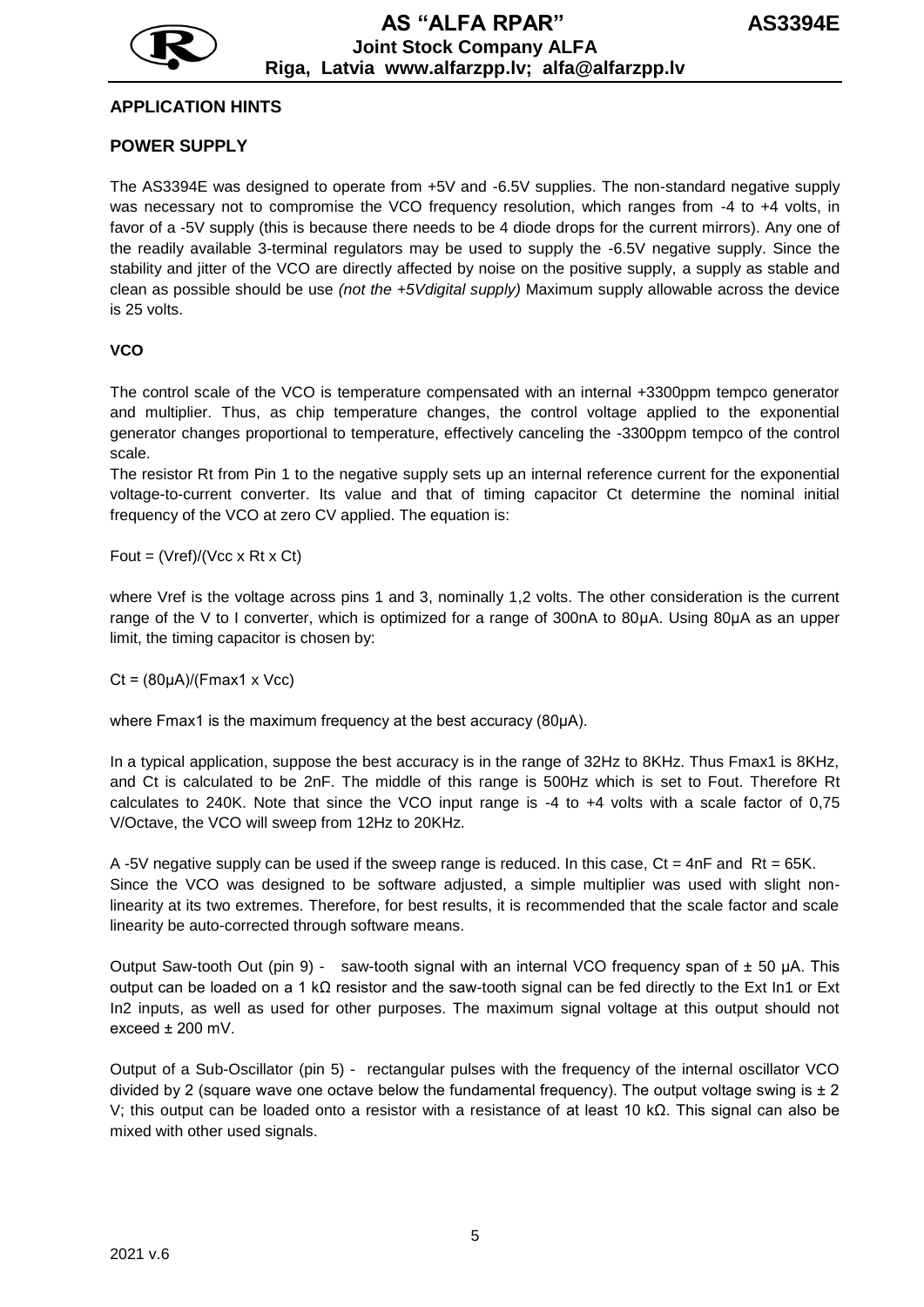

## **WAVEFORM SELECTION**

By applying the control voltage in the range from -2 V to +4 V to the Wave Select CV input (pin 7), you can select the following waveforms at the Wave Out output: Pulsed (PWM), Triangular, Triangular + Saw-tooth and Saw-tooth. The specific value of the control voltage for selecting the waveform is given in the table of parameters.

The pulse width may be turned off simply by setting the Pulse Width control voltage slightly negative to ensure a pulse width of 0%. A unique circuit on-chip keeps the average DC level of the pulse waveform constant regardless of duty cycle, so that pulse width may be modulated without annoying control signal feedthrough.

The relative amplitudes of the three waveforms have been set as follows to give approximately equal loudness: The triangle is 27% larger than the saw-tooth, which is about 27% larger than the pulse wave.

#### **EXTERNAL INPUT**

External inputs VCA1 and VCA2 can receive any signals up to  $\pm$  40 mV. Normally, a resister divider is required to attenuated the input signal to this level. The resistance to ground should be 1k to keep the VCA balanced, and the input signal should be capacitively coupled to minimize control voltage feedthrough. A small adjustable offset of ±20mV may be applied to this input to further reduce CV feedthrough.

The control voltage range at the Mixer Balance CV pin 13 input is from -2 V to +2 V. The VCA1 and VCA2 amplifiers are controlled in antiphase, at -2 V VCA2 is fully switched on, at +2 V VCA1 is fully switched on. Signals from VCA1 and VCA2 inputs are nominally in equal balance- each being 6dB down from its maximum, when the control voltage is at zero volts. The control scale is roughly audio taper: the first 20dB of range is linear while the remaining 60dB is exponential. This external input is ideal for adding noise, a signal from a second VCO, or both.

#### **VCF**

Able to sweep over a minimum of 14 octaves, the filter is the classical wide range 4-pole low-pass type designed for musical instruments.

The control scale has twice the sensitivity as that for the VCO: it is 3/8V per octave. The first 3 stages of the filter are unity gain transconductors while the last stage provides a gain of 57 (and consequently has a transconductance of 1/57 of the first three). This requires three equal capacitor values, and the fourth is 1/57th of the other value.

The frequency of the -12dB point on the cut-off slope is given by:

Pzcv = Gm/(2 x pi x Ceq) = (Iref)/(4 x pi x Ceq x  $V_T$ ),

where  $V_T = KT/q = 26mV$  at 20°C. The reference current is set up internally an given a +3300 ppm to compensate for the  $V_T$ -3300ppm tempco. Thus this equation can be reduced to:

Pzcv = 4,3 x 10E-5/Ceq

Note that due to internal resistor tolerances, the 4,3E-5 term can vary 40% part-to-part.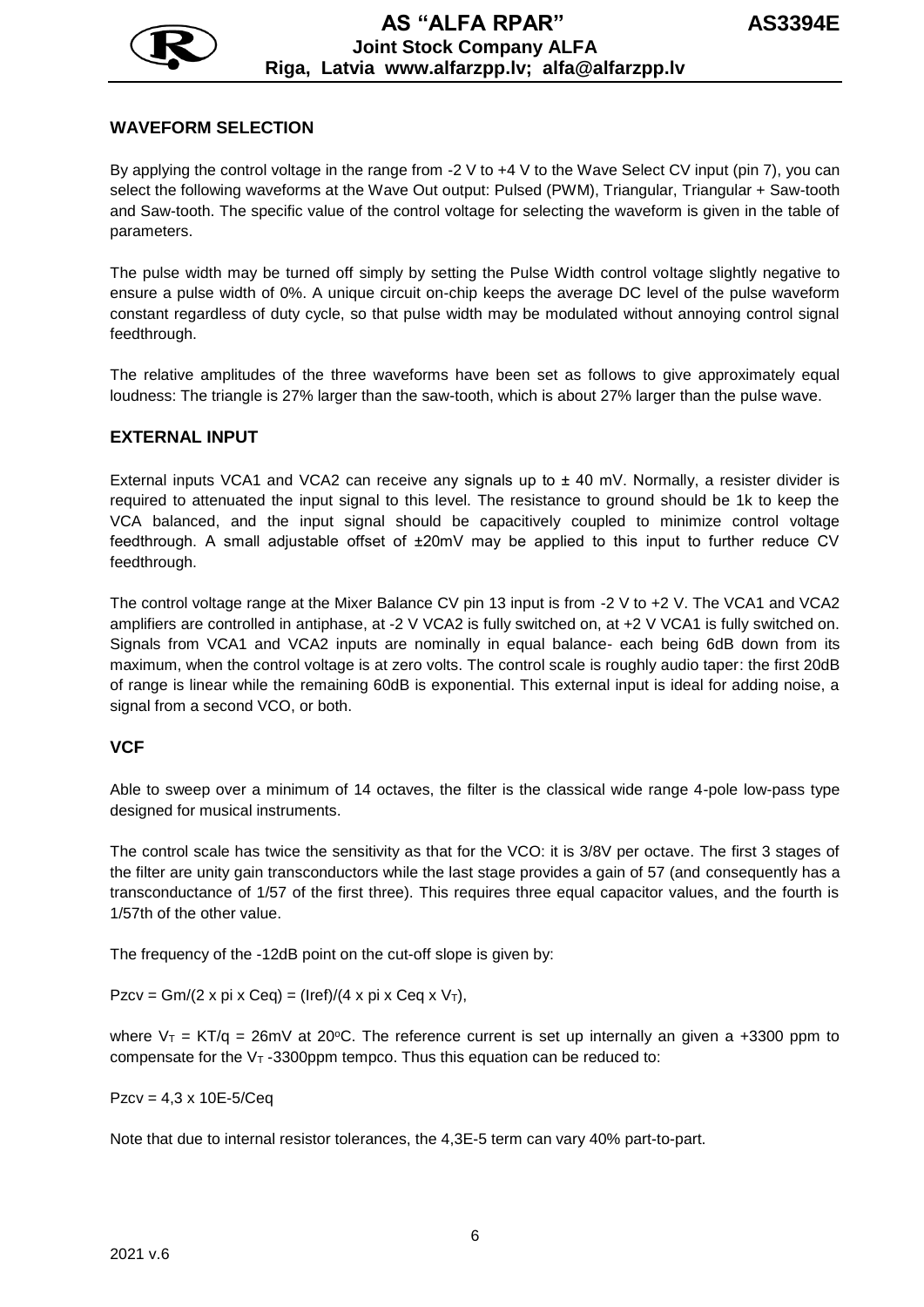

Selection of the 4 filter capacitors is again determined by the maximum desired cut-off frequency and optimum operating range of the OTAs. The range has been optimized for an operating range of 5 umho to 5 mmho. Thus we can calculate C as follows:  $C = 5E-3/(2 \times pi \times Fmax)$ 

As an example, assume the highest cut-off frequency is 24KHz. C1-C3 becomes 33nF and C4 is 33nF/57 = 580pF. The frequency at zero control volts is approximately 1300Hz; 24KHz will be reached in 4,2 octaves, or at -1,6V. The filter can be opened up to >40KHz using these values, but CV feedthrough becomes excessive.

The resonance VCA feedback circuit has been designed so that as the resonance is increased the apparent loudness remains constant, providing a much richer resonant sound. Note, however, that the peak-to-peak level of a pule/square wave actually doubles as resonance is increased, due to the ringing on its fast edge transitions.

#### **VCF MODULATION**

The modulation VCA allows the VCO triangle wave to modulate the reference current of the VCF, and hence the cut-off frequency. The Modulation Amount control voltage (Pin 6) controls the 'depth': at maximum setting the VCF is swept from a very low value to twice the unmodulated frequency. Since the modulation is linear, the apparent filter frequency does not shift as modulation is increased.

One application of this control is to set the filter into oscillation for obtaining linear audio FM of one VCO by another (using the VCF as a VCO). However, an equally interesting application is to audio FM the filter while it is filtering normally. The result is strong timbral effects, especially with some resonance added.

#### **FINAL VCA**

The final VCA is a low noise, low control feedthrough design which substantially reduces fast envelope click and pop noises without the need for a trimmer. The output of the filter is essentially AC coupled to the VCA input by means of the bypass capacitor connected to Pin 21. Thus, its value along with the internal 11K resistor sets the low corner frequency; a value of 4,7µF results in a -3dB point of 3Hz. This pin may also be used to extract the filter output signal before it is passed through the VCA.

The final VCA control scale is approximately audio taper. The first 20dB of attenuation from a control voltage of +4V to +2,5V is linear. The next 60 to 80dB of attenuation is from +2,5V to 0V is exponential. This allows the natural sound of exponential decays to be produced with simple linear envelope control, which is much simpler to generate in software.

The signal output at Pin 23 is a current with a voltage compliance of Vee+1 to Vcc-1. This allows the outputs of multiple 3394s to be mixed together by connecting all Pin 23s together. The summed current can then be converted to a voltage simply by a resistor to ground, or an op-amp with feedback resistor. The major portion of the 40% tolerance on the maximum output swing (nominally  $\pm 210\mu$ A) is due to the monolithic diffused resistors setting the currents. Although the output variations part-to-part are typically much less than this *(about 5-10%, ed.)*, output levels as well as the filter initial frequency may be more closely matched by matching the resistance between the Vcc and Vee pins.

#### **INPUT CONTROL VOLTAGE BUFFERS**

With the exception of Waveform Select whose control voltage is not critical, the input bias current to all control inputs is typically less than 1 nA, and have maximum values of 3 and 5 nA. Hold capacitor values can be in the range of 2 to 20 nF before causing multiplexing problems and DAC output instability. amount of droop is given by:

#### Vdroop = (Ibias – Tupdate) / Chold

With a hold capacitor of 10nF and update time of 10 ms, maximum droop would be 5 mV or between 0,06 and 0,12% of full scale. Typically, the droop is a factor of 10 less than these worst case values.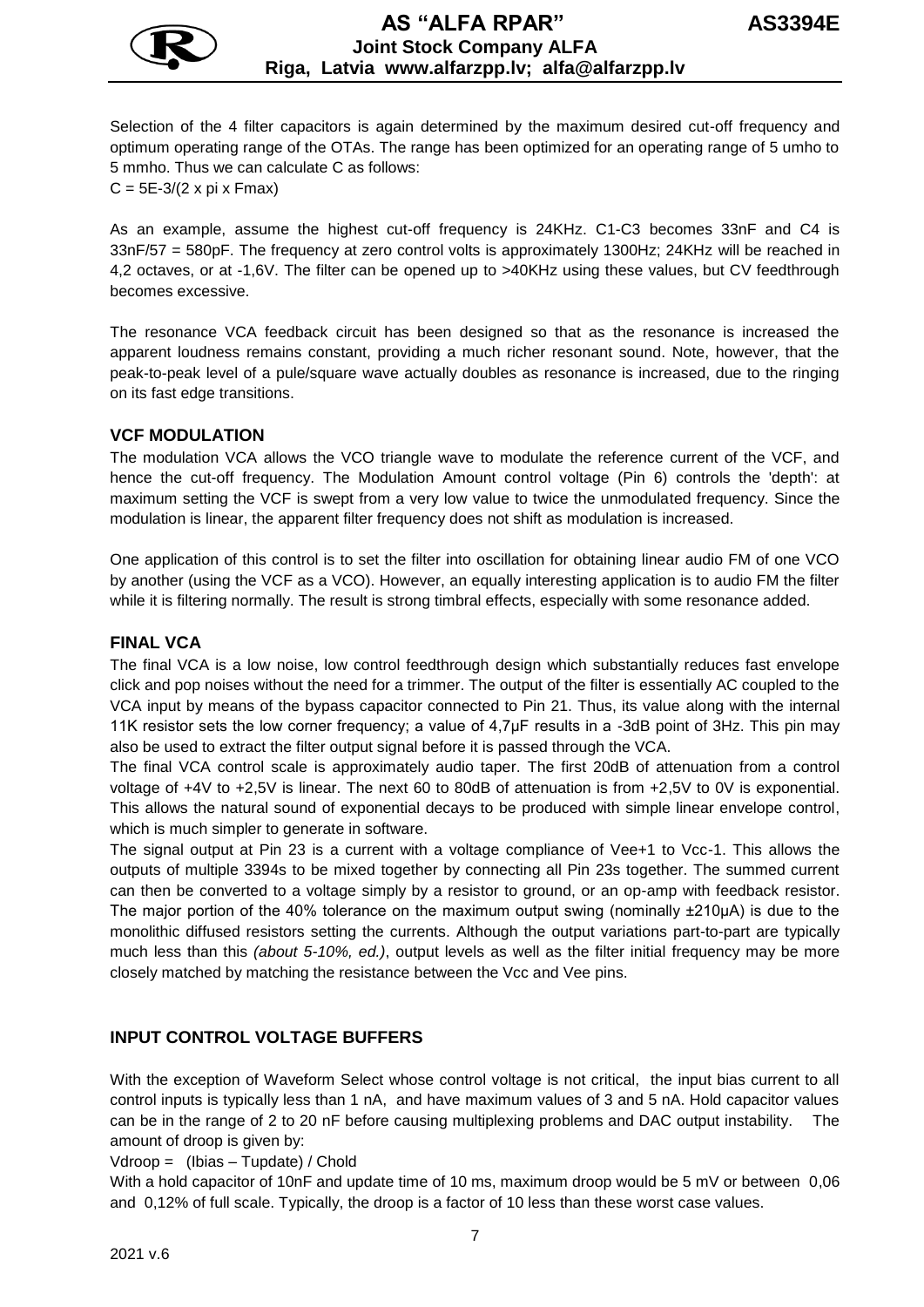## **AS3394E µP controllable voice block and external connection**



#### **AS3394EA µP controllable voice block and external connections**